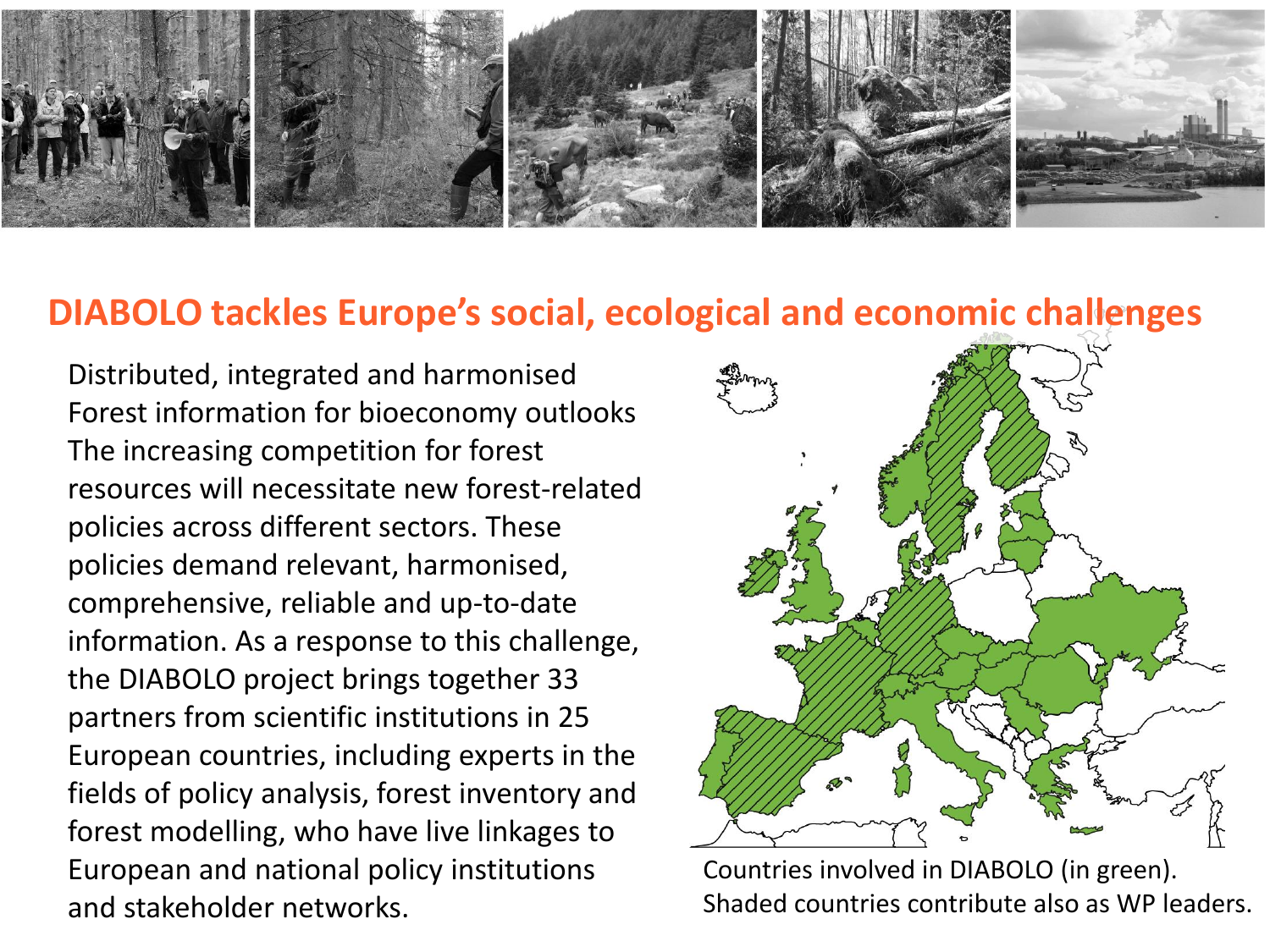

# **Contact**

WP1 Policy analysis - Daniela Kleinschmit, ALU-FR, daniela.kleinschmit@ifp.uni-freiburg.de, Sara Holmgren, SLU, sara.holmgren@slu.se WP2 Harmonisation - Laurent Saint-André, CIRAD, standre@cirad.fr, Jean-Christophe Herve, IGN, Jean-Christophe.Herve@ign.fr WP3 Improving data collection and analyses - Iciar Alberdi, INIA, alberdi.iciar@inia.es WP4 Monitoring disturbances - Matthias Dees, ALU-FR matthias.dees@felis.uni-freiburg.de WP5 Model-based biomass supply - Tuula Packalen, Luke, tuula.packalen@luke.fi WP6 Dissemination - Charles Harper, UCD, charles.harper@ucd.ie WP7 Management - Tuula Packalen (coordinator), Luke, tuula.packalen@luke.fi; Markus Lier (project manager), Luke markus.lier@luke.fi

Website: [www.diabolo-project.eu](http://www.diabolo-project.eu/)



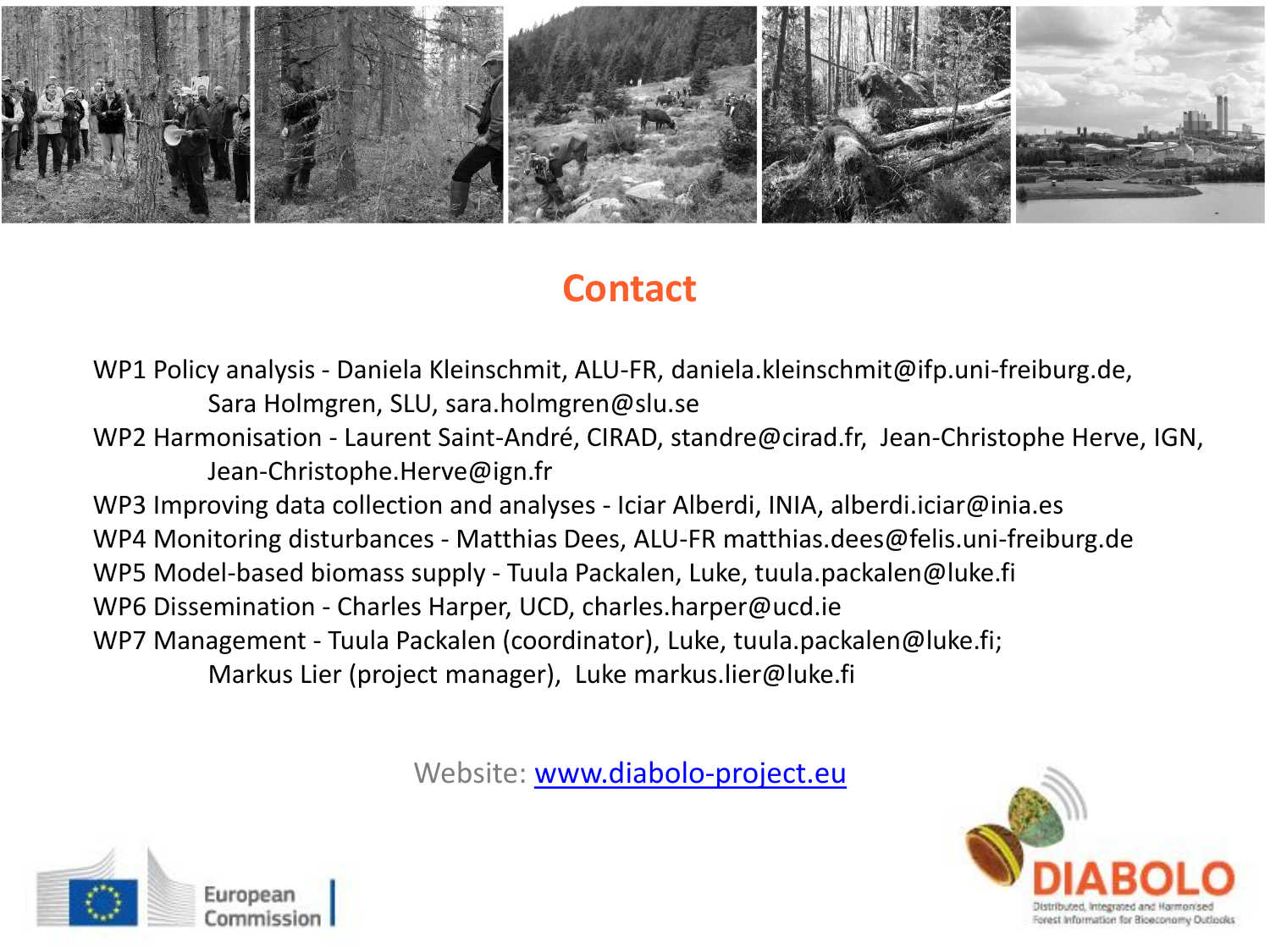### **Coming highlights:**

Stakeholder workshop on *Policy needs for and provision of forest information for policy making and practice in Europe: state of the art and the way forward.* 19-20 September 2016 in Vienna, Austria.

- to present and discuss experiences with the use and provision of forest information for forest-relevant policy objectives (sustainable forestry, biodiversity conservation, climate change and bioenergy) at European, EU, (sub-) national levels;
- to present and discuss new research findings from European wide, cross-country analysis of policy needs for and provision of forest information in Europe, and to explore actions for bridging possible gaps between policy needs and data provision, and to discuss ways and means for improving forest information exchange in Europe.

#### Further information

[www.diabolo-project.eu](http://www.diabolo-project.eu/)

Project Coordinator: Tuula Packalen,Luke

Project Manager: Markus Lier, Luke

WP1 Leaders: Daniela Kleinschmit, ALU-FR, daniela.kleinschmit@ifp.uni-freiburg.de, Sara Holmgren, SLU, sara.holmgren@slu.se